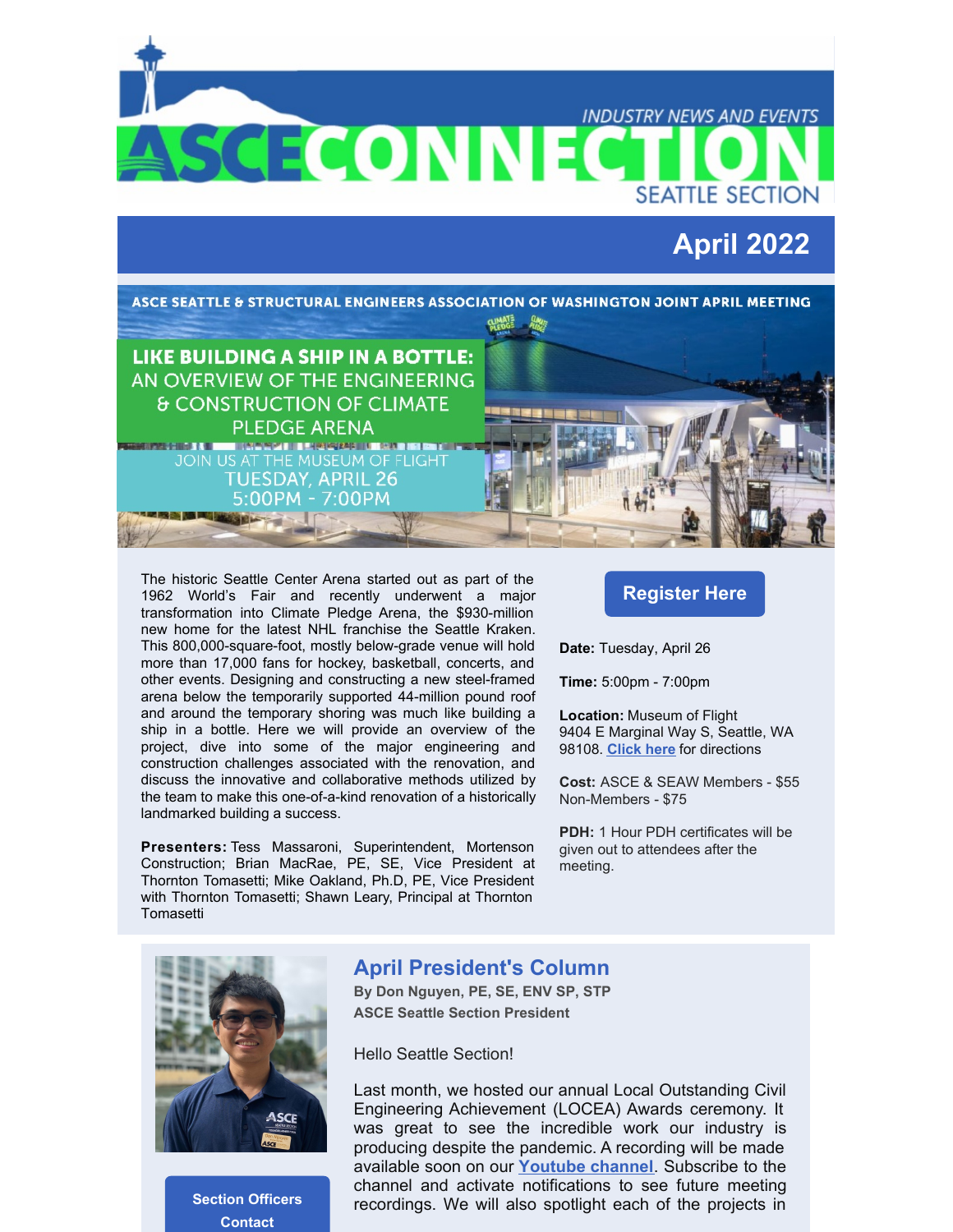**[Newsletter](mailto:communications@seattleasce.org) Editor Contact [Upcoming](http://sections.asce.org/seattle/events) Events Calendar Recent Board Meeting [Minutes](http://sections.asce.org/seattle/node/36) Current Job Board [Openings](http://sections.asce.org/seattle/node/21) Post a Job [Opportunity](https://sections.asce.org/seattle/advertising-job-postings)**

**Younger [Members](https://www.seattleasceymf.org/) Forum**

**MAY 2022 NEWSLETTER CONTENT DEADLINE: April 20, 2022**

the coming months' newsletters.

One of our LOCEA winners is the Climate Pledge Arena, which will be the topic of this month's joint Section meeting with SEAW. SEAW will be hosting the joint meeting this year and it will be an in-person dinner meeting.

I want to take a moment to talk about finding your path within ASCE. ASCE can provide you with different opportunities and experiences. Some people enjoy the technical side of ASCE. Locally we have many different technical committees and meetings you can attend. You can also get free PDHs and watch webinars from national ASCE. Others enjoy the networking aspect. You can meet new clients, subconsultants, colleagues, and friends. Some like the soft-skills training and leadership that ASCE provides. You can work together with a team to make an event successful. You can find a mentor or mentee to share your experiences. This organization succeeds only with your help. By volunteering your time, bringing along others to upcoming events, or engaging in any other way, you can make ASCE a better place for everyone.

Thanks for reading, I hope to see you at an upcoming event!

Are you considering becoming an ASCE Member? **Each month we'll be highlighting a unique benefit of membership.**

#### **Participate in Technical Divisions**

Add to your resume and connections as you explore the newest developments in research and practice from cross-cutting areas such as: Aerospace, Changing Climate, Cold Regions Engineering, Computing, Energy, Forensic Engineering, Infrastructure Resilience, Wind Engineering

### **Join ASCE [Today!](https://www.asce.org/join/)**

**To learn about all the great Member [Benefits,](https://www.asce.org/-/media/asce-images-and-files/membership/documents/asce-member-benefits-guide.pdf) check out this guide!**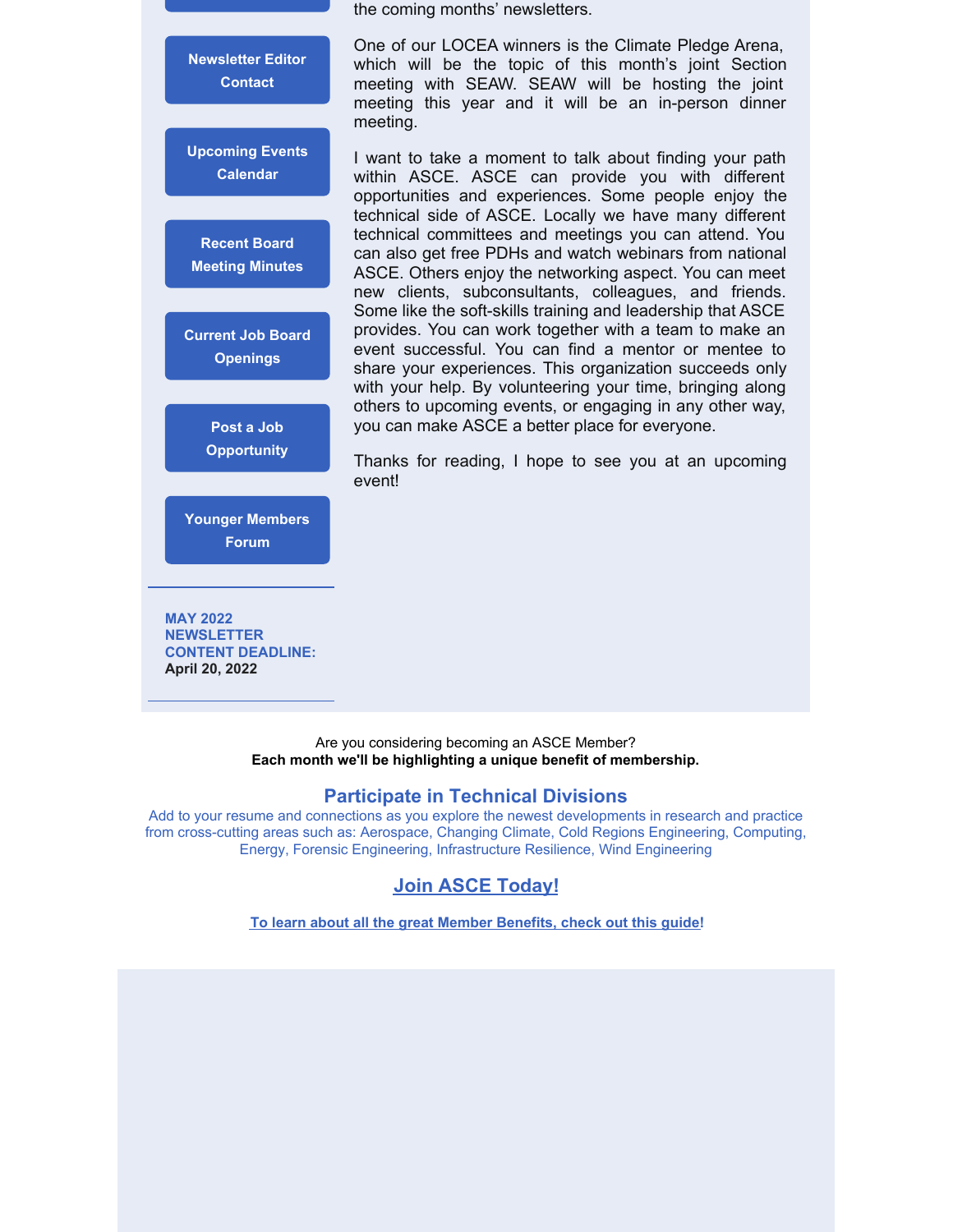

## **Upcoming Committee Meetings**

#### **History & Heritage Committee**

The ASCE Seattle **History and Heritage Committee's** next meeting will be held on **Saturday, May 7, at 8:30am**. History & Heritage Committee meetings are held via Zoom. If you are interested in joining ASCE Seattle's History and Heritage Committee or attending their monthly virtual meetings, reach out to **Cindy [Hirsch](mailto:msairportchick@hotmail.com)**[.](mailto:msairportchick@hotmail.com)

#### **EWRI Committee**

The EWRI March online lunch presentation is o n **Thursday, April 21 at 12 noon**. The topic is **Relevant to 6PPD-Quinone and Environmental Forensics with Dr. Kirk O'Reilly, Exponent**

Contact **[seattleascewre@gmail.com](mailto:seattleascewre@gmail.com)** if you are interested in being added to the Seattle Section EWRI mailing list to make sure you receive EWRI meeting notices and the link to join the virtual meeting!

#### **Small Private Development Committee**

The **ASCE Seattle Small Private Development Committee's** next meeting will be held virtually on **Wednesday, April 20, at 5:00pm.** This month we are joined by Branin Burdette. Branin recently became the Development Review Supervisor for SDOT's Street Use Division.

**Click here for [Zoom](https://sections.asce.org/seattle/asce-small-private-development-committee-meeting-1) link to join.**

#### **Diversity Committee**

The next Diversity Committee Meeting is scheduled for **Tuesday, April 19 at 5pm.**

If you are interested in joining ASCE Seattle's Diversity Committee or attending their monthly virtual meetings, reach out to Diversity Chair, **[Joshua](mailto:diversity@seattleasce.org) Shin.**

# **Call for Volunteer: ASCE Coordinator for WAsafe**

**The Seattle Section of ASCE is looking for an ASCE Coordinator for WAsafe!** WAsafe is a coalition of professional organizations (ASCE, SEAW, and AIA) whose primary mission is to assist local communities by performing visual evaluations for [post-disaster](https://wabo.memberclicks.net/assets/Emergency_Mngt/What is WAsafe 02_11_22.pdf) building safety. Please see **this presentation** for more information.

You may be a good fit for this position if you are:

- A licensed Professional Engineer and are passionate about informing and supporting disaster preparedness in the Pacific Northwest.
- Interested in developing and strengthening relationships with like-minded professionals in the A/E/C industry.
- Available for approximately 5 to 10 hours per month and interested in helping to:
	- Administer and grow the roster of trained inspectors
	- Attend meetings (currently virtual) and training with other WAsafe Coordinators and coalition representatives
	- Develop your own training and knowledge related to disaster preparedness

This is an amazing opportunity to serve the Seattle Section of ASCE, your local community, and the region at large! Thank you for your consideration, and **please reach out to Ross [Brazzale](mailto:wasafe@seattleasce.org) if you are interested or have any questions!**

## **Membership Discount for WSDOT Employees**

Attention [WSDOT](https://www.linkedin.com/feed/hashtag/?keywords=wsdot&highlightedUpdateUrns=urn%3Ali%3Aactivity%3A6887438154735984640) employees! A new ASCE membership discount is now available to you! WSDOT employees can now



**Washington State Department of Transportation**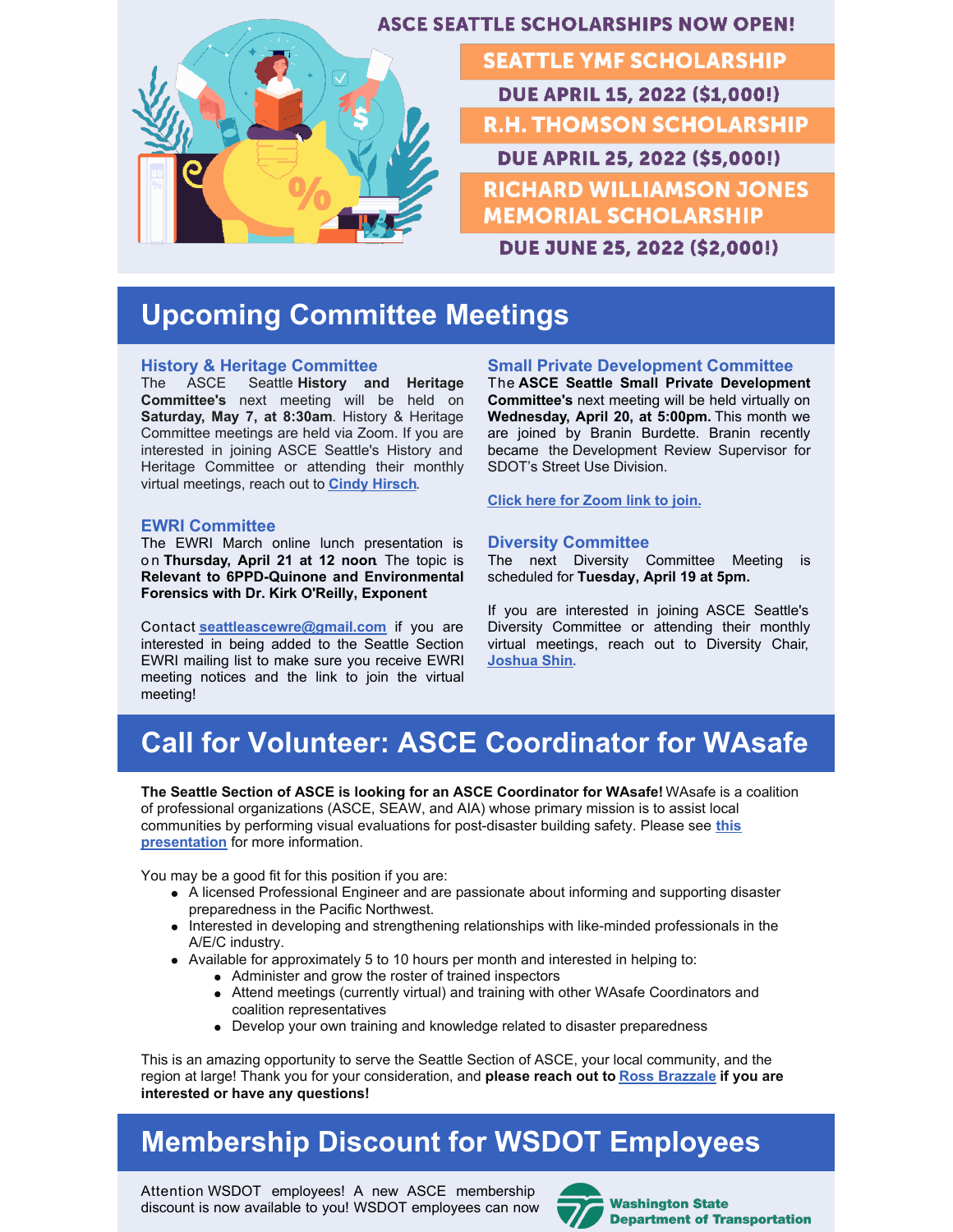receive a **25% discount on membership renewals and new memberships using promo code DOT-WSDOT**. Enjoy all the benefits of membership, including 10 free professional development hours (PDHs) and more!

Not currently a member? Go to **<https://www.asce.org/join/>** and Click "Join Now." Use your WSDOT email address (alternate emails can be added later) and use the promo code to receive 25% off!

If you need any assistance in joining, please contact ASCE at (800) 548-2723 or **[gov\\_engineer@asce.org](mailto:gov_engineer@asce.org)**.

# **LOCEA Spotlight**

Congratulations to the winners of the 2022 LOCEAAwards (presented March, 2022)! Each month we will be highlighting a different LOCEA award winning project. This month we are pleased to highlight the winner in the **Small Projects & Non Construction Studies Category**:

#### **Kenmore Boathouse**

**Project Owner:** City of Kenmore **Nominated by:** Osborn Consulting, Inc.

The Kenmore Boathouse was completed in the spring of 2021 and is the latest improvement to the City's Rhododendron Park. Serving as the only public access boathouse of its kind in the north Lake Washington region, the Kenmore Boathouse enables access to canoers and kayakers, regardless of socioeconomic status. The space was designed to be modular and multifunctional to accommodate different programmatic needs at



different times. With an active Kenmore Rowing Club and local high school rowing programs, the new boathouse meets the needs of Kenmore's greater community and will be a treasured asset for years to come. Since July of 2021, over 400 boat enthusiasts have made use of the Kenmore Boathouse, including school teams, adult practices, youth summer camps, and learn-to-row programs.

**Read about all the LOCEA Award [Winners](https://sections.asce.org/seattle/awards) here.**

### **K-12 Volunteer Interest Form**

**Are you interested in volunteering for K-12 STEM events and interested in inspiring the next generation of engineers?**

If you answered **YES**, please fill out the google form to the right if you would like to be updated about future K-12 volunteer events in the Seattle Area. After you fill out this form, you will be notified of K-12 volunteer opportunities in the area. Please know that you are not required to sign up for any event by filling out this form.

Please contact Nicki Peden (K-12 Outreach Chair) at **[k12asce.seattle@gmail.com](mailto:k12asce.seattle@gmail.com)** for any questions, comments or additional information



**[Google](https://forms.gle/iNHKQW8RNMSgvZW19) Form**

## **Section Meeting Recordings Now on YouTube!**

ASCE Seattle is now on YouTube!

Find recordings of our past Section Meetings and subscribe to our channel to catch future videos here:

**ASCE Seattle Section - [YouTube](https://www.youtube.com/channel/UCLa8ElQKTIgFf7pXyy5AyHA/videos)**